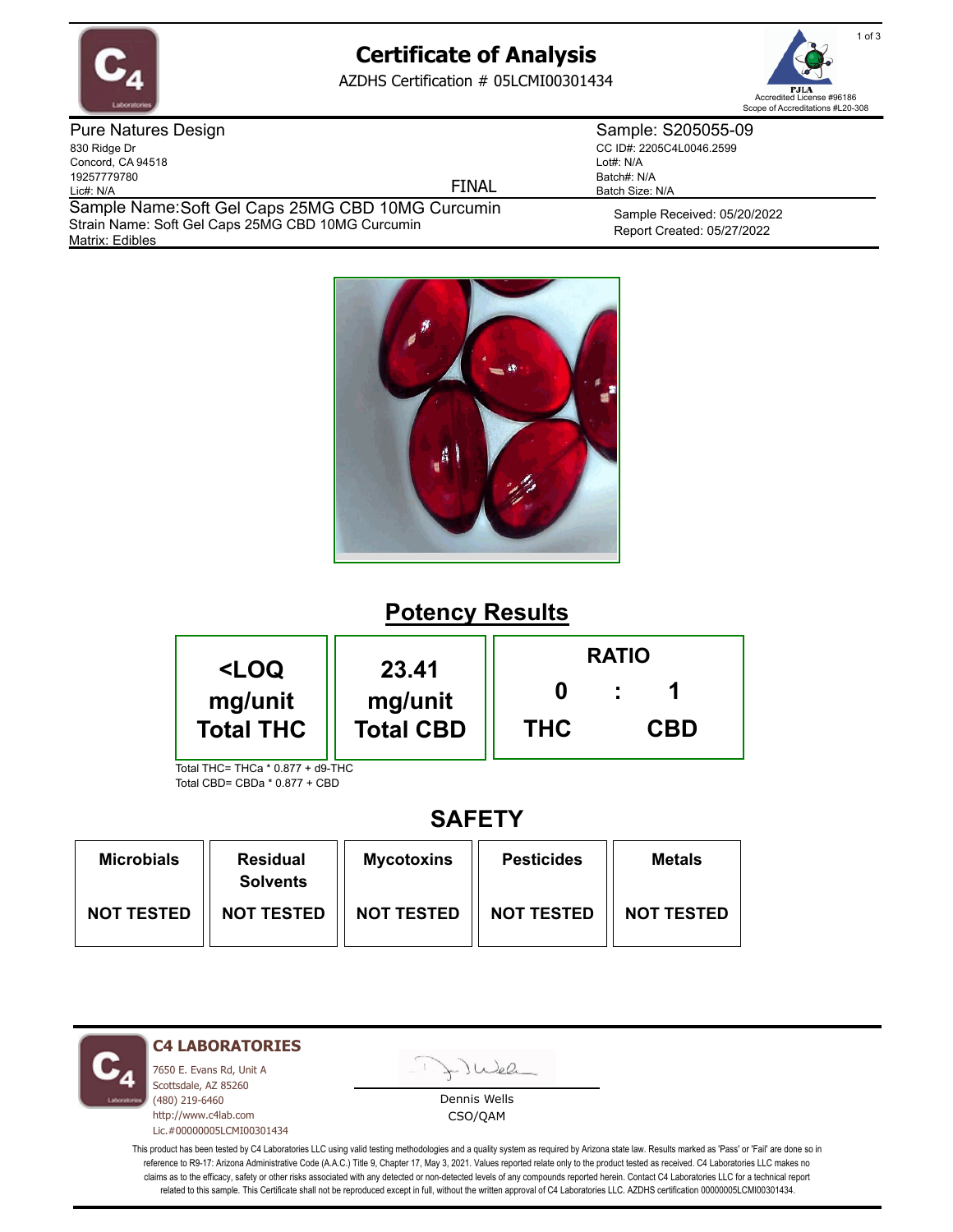

## **Certificate of Analysis**

AZDHS Certification # 05LCMI00301434



Pure Natures Design 830 Ridge Dr Concord, CA 94518 19257779780 Lic#: N/A Matrix: Edibles Sample Name: Soft Gel Caps 25MG CBD 10MG Curcumin Strain Name: Soft Gel Caps 25MG CBD 10MG Curcumin

FINAL

CC ID#: 2205C4L0046.2599 Lot#: N/A Batch#: N/A Batch Size: N/A

Sample: S205055-09

Sample Received: 05/20/2022 Report Created: 05/27/2022

### **Cannabinoids by HPLC - Commercial**

Date Analyzed: 05/24/2022 Analyst Initials: KWT

| Analyte                   | LOQ    | <b>Mass</b> | <b>Mass</b> | <b>Mass</b> | Q              |
|---------------------------|--------|-------------|-------------|-------------|----------------|
|                           | $\%$   | $\%$        | mg/g        | mg/unit     |                |
| <b>THCA</b>               | 0.0144 | $<$ LOQ     | $<$ LOQ     | $<$ LOQ     | Q <sub>3</sub> |
| $d9-THC$                  | 0.0144 | $<$ LOQ     | $<$ LOQ     | $<$ LOQ     | Q <sub>3</sub> |
| d8-THC                    | 0.0144 | $<$ LOQ     | $<$ LOQ     | $<$ LOQ     | Q <sub>3</sub> |
| <b>CBDA</b>               | 0.0144 | 0.0241      | 0.24        | 0.15        | Q <sub>3</sub> |
| <b>CBD</b>                | 0.0144 | 3.86        | 38.60       | 23.29       | Q <sub>3</sub> |
| <b>CBG</b>                | 0.0144 | $<$ LOQ     | $<$ LOQ     | $<$ LOQ     | Q <sub>3</sub> |
| <b>CBN</b>                | 0.0144 | $<$ LOQ     | $<$ LOQ     | $<$ LOQ     | Q <sub>3</sub> |
| <b>CBC</b>                | 0.0144 | $<$ LOO     | $<$ LOQ     | $<$ LOQ     | Q <sub>3</sub> |
| Total Cannabinoids 0.0144 |        | 3.89        | 38.90       | 23.47       | Q <sub>3</sub> |
| <b>Total THC</b>          | 0.0144 | $<$ LOQ     | $<$ LOQ     | $<$ LOQ     | Q <sub>3</sub> |
| <b>Total CBD</b>          | 0.0144 | 3.88        | 38.80       | 23.41       | Q3             |

Total THC= THCa \* 0.877 + d9-THC. Total CBD= CBDa \* 0.877 + CBD. LOQ = Limit of Quantitation; NR = Not Reported; ND = Not Detected.

Unless otherwise stated all quality control samples performed within

specifications established by the Laboratory.

Cannabinoids method: HPLC-DAD.

1 unit= .6033g

Unit Description: soft gel



#### **C4 LABORATORIES**

7650 E. Evans Rd, Unit A Scottsdale, AZ 85260 (480) 219-6460 http://www.c4lab.com Lic.#00000005LCMI00301434



Dennis Wells CSO/QAM

This product has been tested by C4 Laboratories LLC using valid testing methodologies and a quality system as required by Arizona state law. Results marked as 'Pass' or 'Fail' are done so in reference to R9-17: Arizona Administrative Code (A.A.C.) Title 9, Chapter 17, May 3, 2021. Values reported relate only to the product tested as received. C4 Laboratories LLC makes no claims as to the efficacy, safety or other risks associated with any detected or non-detected levels of any compounds reported herein. Contact C4 Laboratories LLC for a technical report related to this sample. This Certificate shall not be reproduced except in full, without the written approval of C4 Laboratories LLC. AZDHS certification 00000005LCMI00301434.